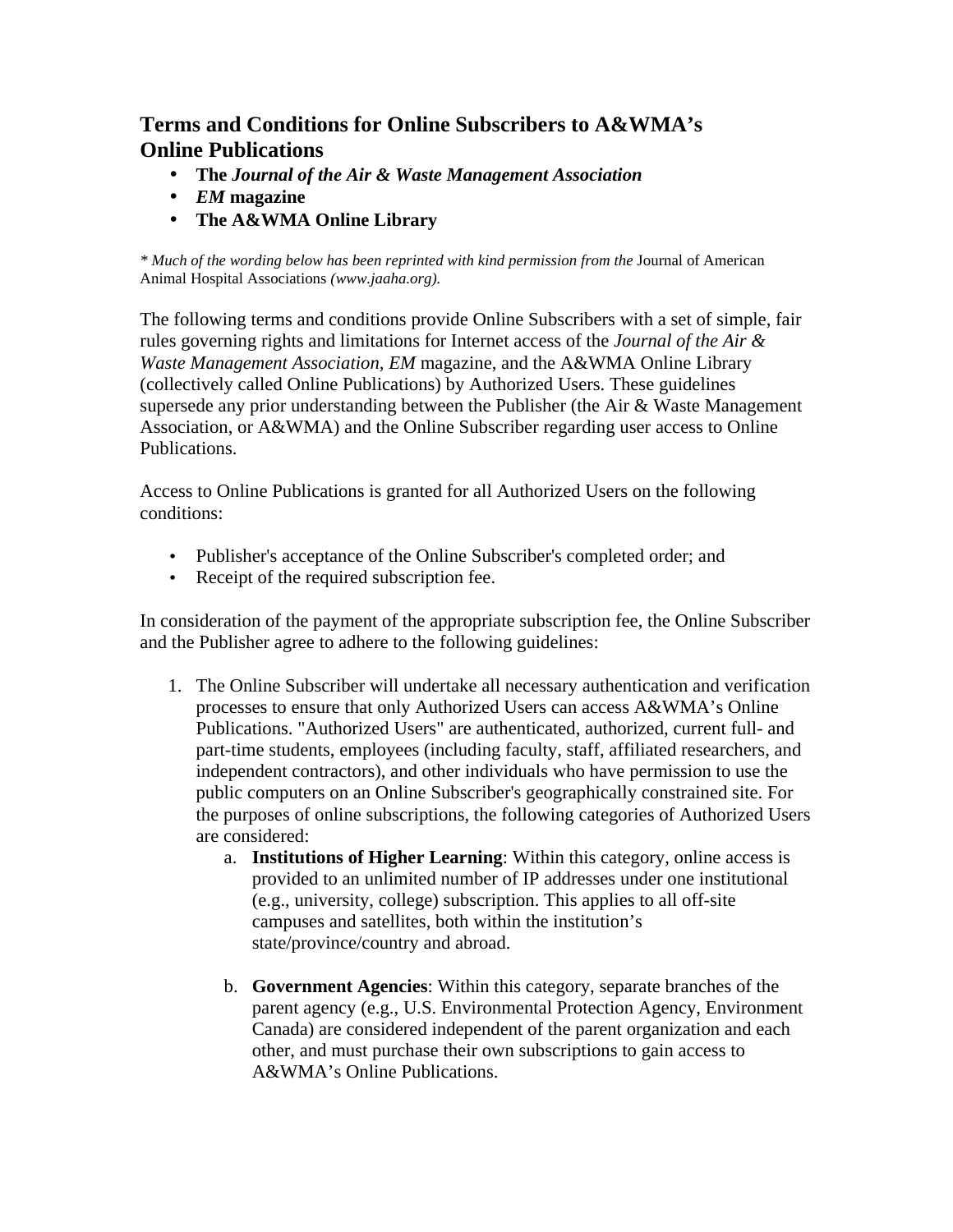- c. **Corporate and For-Profit Libraries**: Similar to government agencies, "main" corporate and for-profit libraries are considered independent of any branches or satellite offices, which are required to purchase their own subscriptions.
- 2. SUBSCRIPTION ACCESS: An online subscription permits simultaneous Internet access to complete Online Publications content by Authorized Users for the entire subscription term. The following access restrictions and conditions apply to all online subscriptions:
	- a. Only workstations with IP addresses registered with the subscription may access subscription content. It is the responsibility of the subscribing institution to provide the Publisher with current and complete IP address ranges.
	- b. The Publisher provides access to Online Publications only for the term of this subscription and does not undertake to ensure future access to the online archives once the subscription term has expired. The Publisher intends to retain full-text versions of all articles for all past issues posted online and to continue to make this database available to all currently active subscribers. However, because Publisher cannot be certain of future technology, storage, or maintenance costs, this access cannot be guaranteed. The Publisher reserves the right to remove all or portions of the archive of past issues. Only current subscribers may access materials under access control.
	- c. Access by a closed internal proxy server is allowed; **access by open proxy server is not allowed**. Authorized Users may access Online Publications via an authenticated proxy server in transparent access mode.
	- d. Secure proxy access from off-site locations is allowed for persons with a current, authenticated affiliation to the subscribing Institution. This includes full- and part-time students and employees (including faculty, staff, affiliated researchers and independent contractors). It does NOT include individuals who simply have permission to use the public computers on the subscribing institution's campus.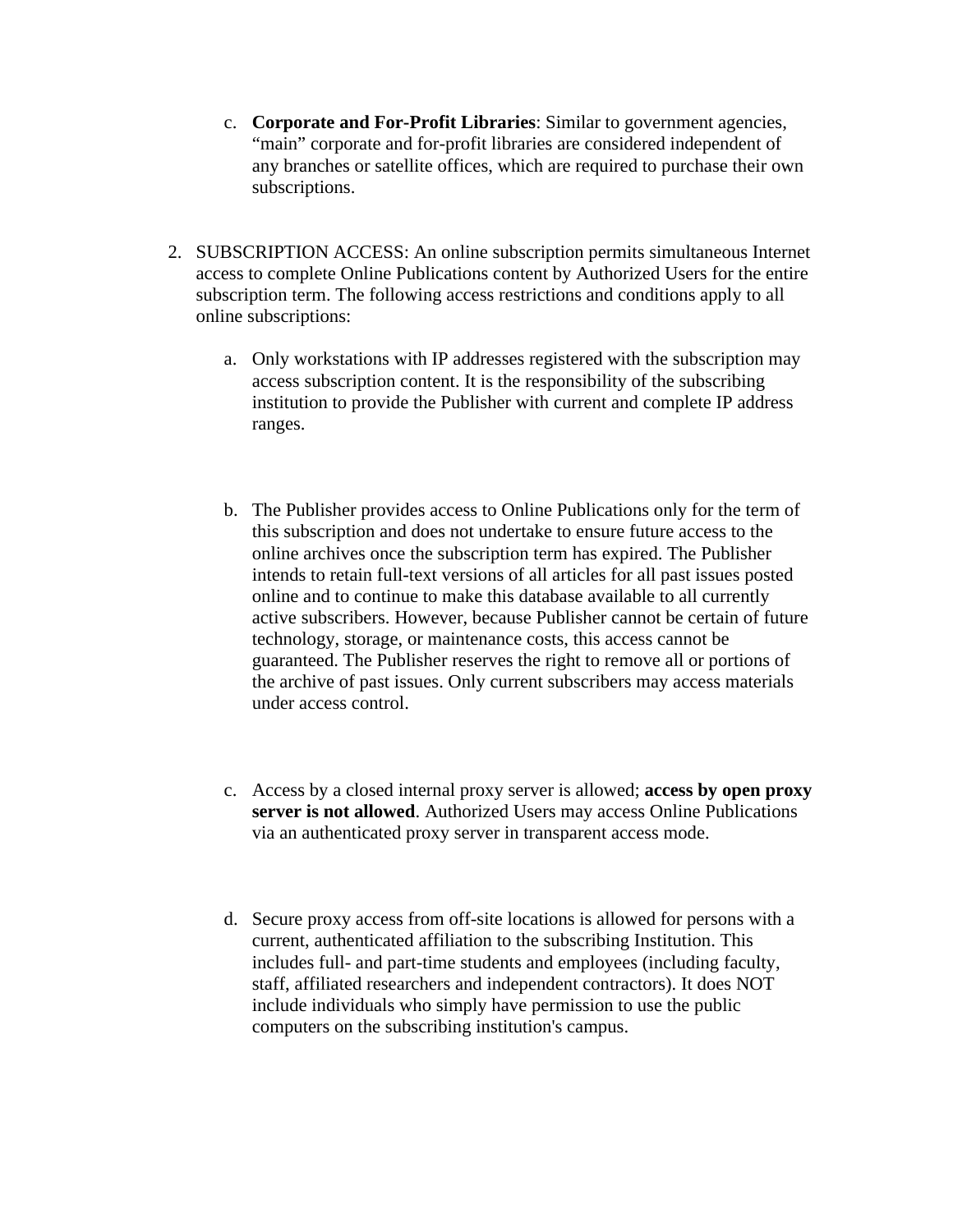- 3. The Publisher maintains Online Publications as a service to its members, the scientific/technical community, and the general public. The Publisher holds the copyright for all works published in the *Journal of the Air & Waste Management Association*, unless otherwise expressly noted. Copyrights for works published in *EM* magazine and A&WMA conference proceedings are retained by the authors.
- 4. All use of content in Online Publications is subject to applicable copyright law, and reproduction is allowed only as follows:
	- a. Downloading: Downloading, printing, or saving of content for personal, non-commercial use is permissible. Systematic downloading is forbidden.
	- b. Commercial Redistribution: No commercial use (e.g., downloading, posting of a file, or printing to resell or distribute) of any articles is permitted without prior, express written permission obtained from the Publisher and/or the authors.
	- c. Interlibrary Loan: Because of the easily reproducible nature of electronic publications, interlibrary loan of articles or components in any electronic or digital form is expressly prohibited. Online Subscribers may fulfill interlibrary loan requests from other institutions via fax or paper document delivery under CONTU guidelines (National Commission on New Technological Uses of Copyright Works, www.cni.org/docs/info.policies/CONTU.html), provided the printing is done locally and at the Online Subscriber's expense, and provided that only a limited number of copies of such articles will be made and distributed in this way.
	- d. Braille Transcription: The Online Subscriber may transcribe any portion of the *Journal of the Air & Waste Management Association* into Braille script or enlarged type for Authorized Users who are visually impaired. This can also be performed for other content in Online Subscriptions after permission from the author(s) is obtained.
	- e. Course Packs: All *Journal of the Air & Waste Management Association* articles used in course packs must be reprinted with the permission of the Copyright Clearance Center and should be included according to conventions applicable in the local country. All other materials in Online Publications must receive permission from Publisher and/or author(s) before use in course packs.
- 5. Online Subscriber agrees to the following:
	- a. The Online Subscriber is responsible for creating and maintaining reasonable security measures and posting policies consistent with the rights and restrictions described in these guidelines to ensure that only